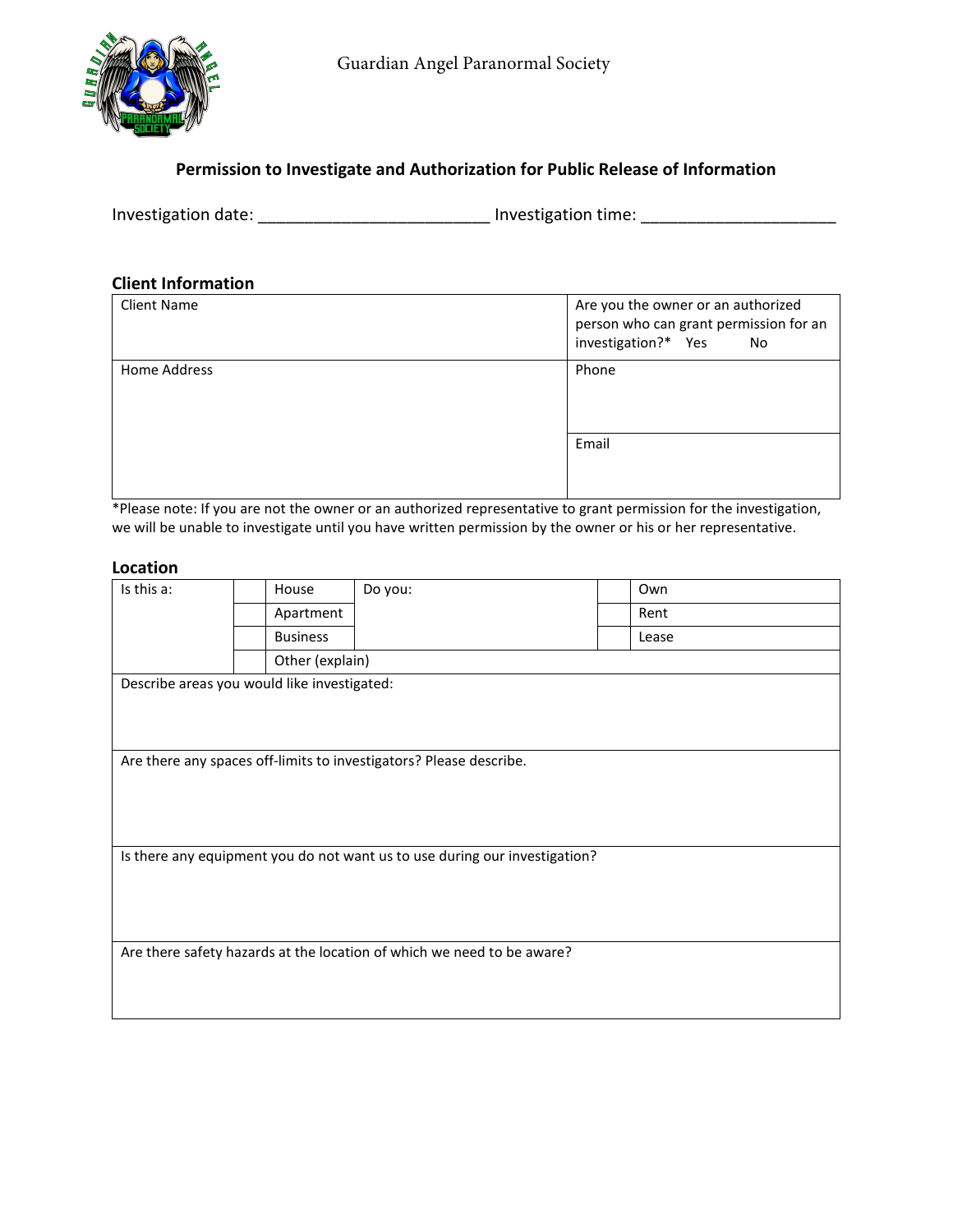#### **Investigation Permission**

I, the undersigned, grant permission for Guardian Angel Paranormal Society and its agents, investigators, or representatives as listed below to conduct an investigation for the purposes of paranormal research at the above noted address at the above listed investigation time and date. I certify I am the legal owner or have the legal right to authorize such activity at this property.

Unless otherwise indicated, Guardian Angel Paranormal Society and its agents or investigators have permission to use various equipment and investigative techniques including but not limited to photography, audio recording, video recording, environmental sensors, and any other techniques or equipment the investigation team deems appropriate unless otherwise specifically noted in this document. I also grant permission to the investigation team to use any available utilities necessary to power authorized equipment.

The investigation team agrees to hold harmless and release from liability the property owners for any damages or injuries that may result from activities associated with set up, investigation, clean up, or follow up during the course of the authorized investigation that are caused by investigative team negligence or actions. Further, the investigation team assumes full responsibility for any damages that may occur to the property during investigation caused by members of the investigation team. The property owner or authorized property representative assumes full responsibility for any damage or bodily injury to personnel, property, or equipment due to actions or negligence that arise in the course of the investigation caused by the owner, his or her employees, family members, or anyone else on the property not associated with the investigative team.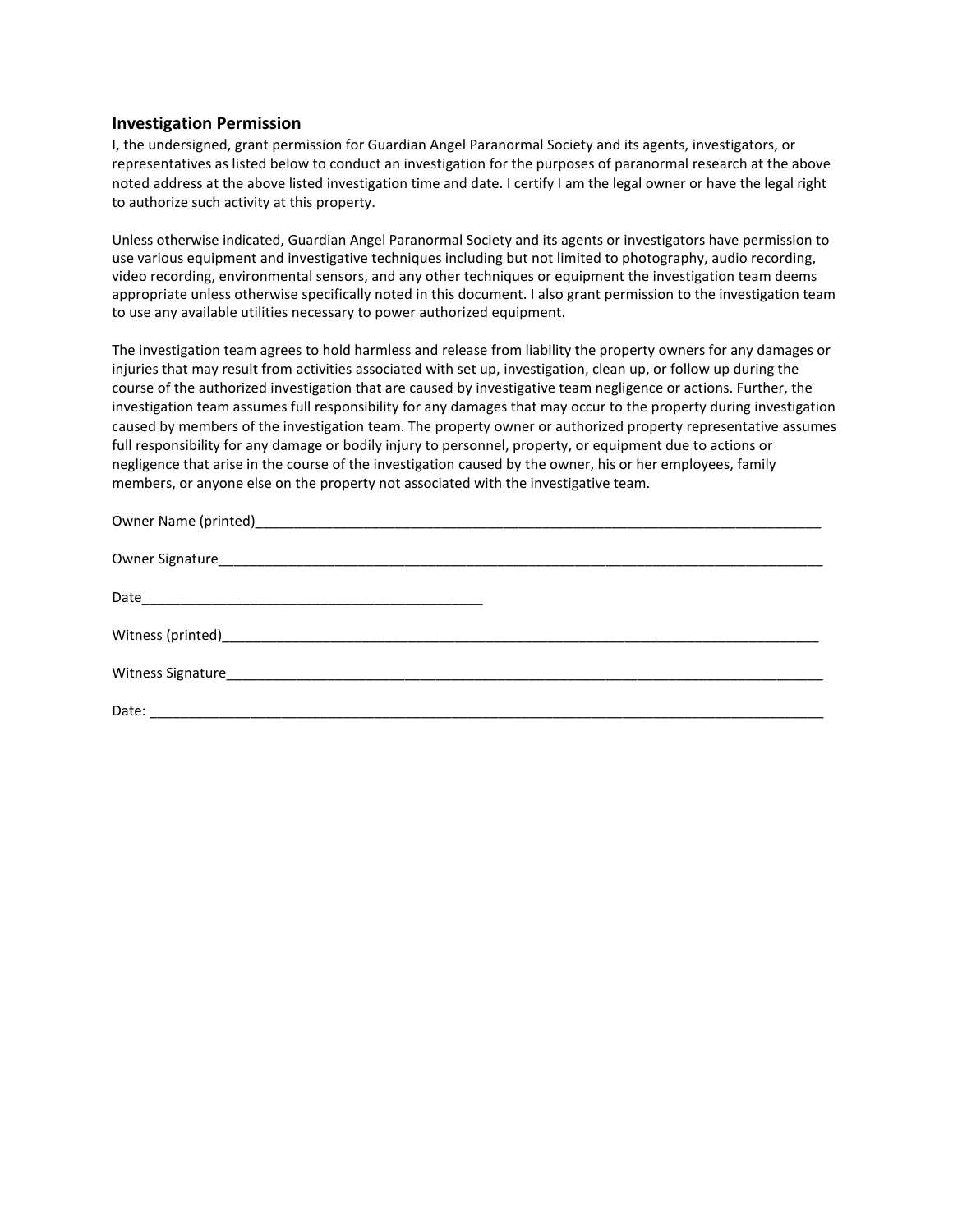## **Investigation Team Confidentiality Agreement**

The members of the investigation team, named below, agree to keep all information relating to the owner, residents, property, investigations, and findings confidential unless otherwise agreed upon by the property owner or authorized representatives. All captured evidence will be kept confidential unless permission is otherwise granted to share it.

| Team member name (printed) | Signature | Date |
|----------------------------|-----------|------|
|                            |           |      |
|                            |           |      |
|                            |           |      |
|                            |           |      |
|                            |           |      |
|                            |           |      |
|                            |           |      |
|                            |           |      |
|                            |           |      |
|                            |           |      |
|                            |           |      |
|                            |           |      |
|                            |           |      |
|                            |           |      |
|                            |           |      |
|                            |           |      |
|                            |           |      |
|                            |           |      |
|                            |           |      |
|                            |           |      |
|                            |           |      |
|                            |           |      |
|                            |           |      |
|                            |           |      |
|                            |           |      |
|                            |           |      |
|                            |           |      |
|                            |           |      |
|                            |           |      |
|                            |           |      |